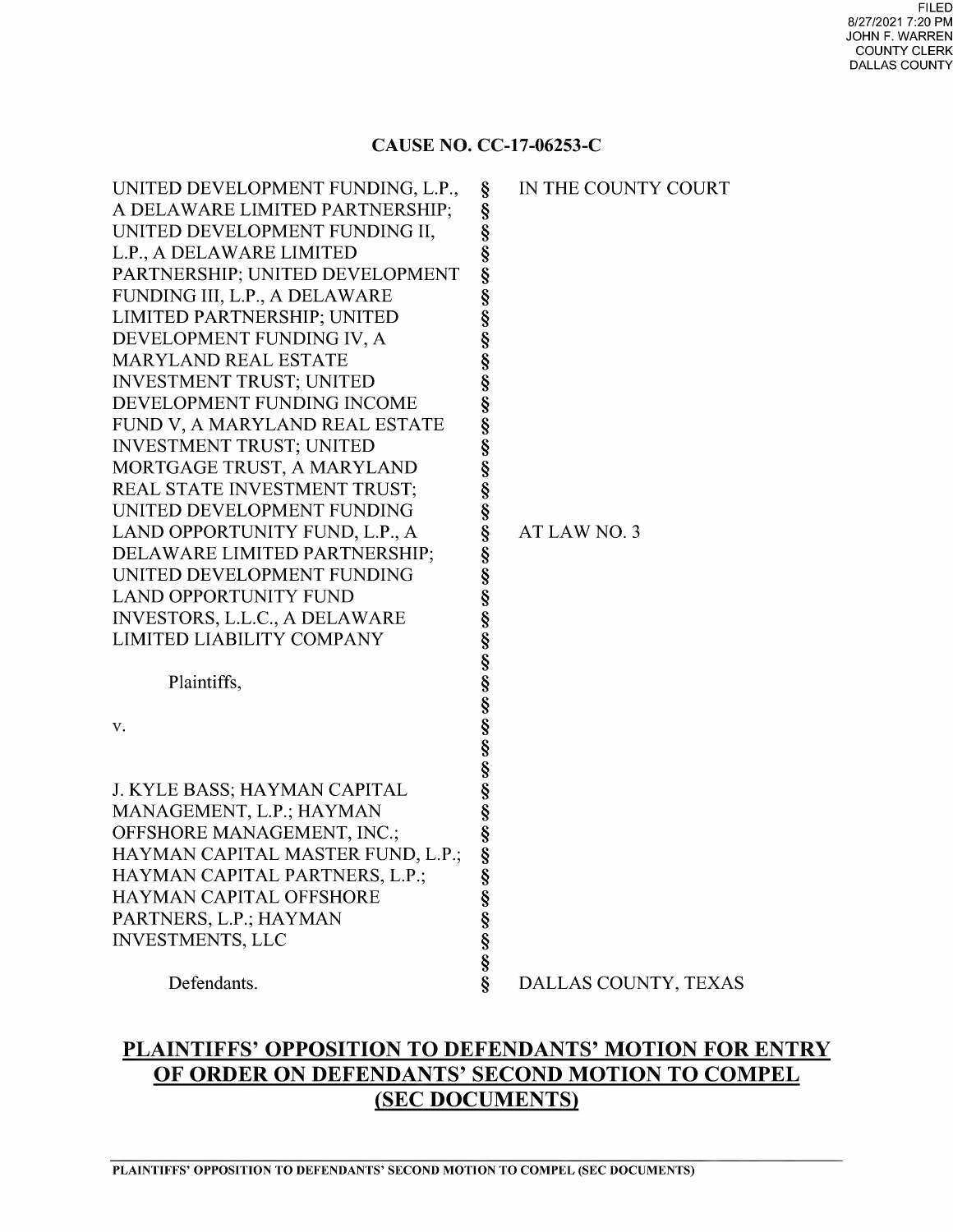# TABLE OF CONTENTS

| П.  |                 |                                                                                                                                                                                                                                                  |  |
|-----|-----------------|--------------------------------------------------------------------------------------------------------------------------------------------------------------------------------------------------------------------------------------------------|--|
|     | A.              | The Court's guidance at the July 13 hearing and the parties'<br>efforts to agree to a reasonable order on Hayman's Second                                                                                                                        |  |
|     | <b>B.</b>       | UDF has worked diligently to prepare the SEC Production and<br>other documents identified in the proposed order for production                                                                                                                   |  |
| Ш.  |                 | ARGUMENT.                                                                                                                                                                                                                                        |  |
|     | A.              | Irrespective of the Rule 11 Agreement, both parties have the<br>right to remove or redact tax information, personal identifying<br>information, and personal financial information from their                                                    |  |
|     | <b>B.</b>       | Producing the SEC Production with SEC bates stamps would<br>potentially prejudice UDF and serves no legitimate purpose<br>because UDF has agreed to provide the same information to<br>Hayman in electronic metadata that will accompany the SEC |  |
|     | $\mathcal{C}$ . | UDF will provide the SEC Production to Hayman by<br>September 15, and the other documents set forth in the                                                                                                                                       |  |
| IV. |                 |                                                                                                                                                                                                                                                  |  |
|     |                 |                                                                                                                                                                                                                                                  |  |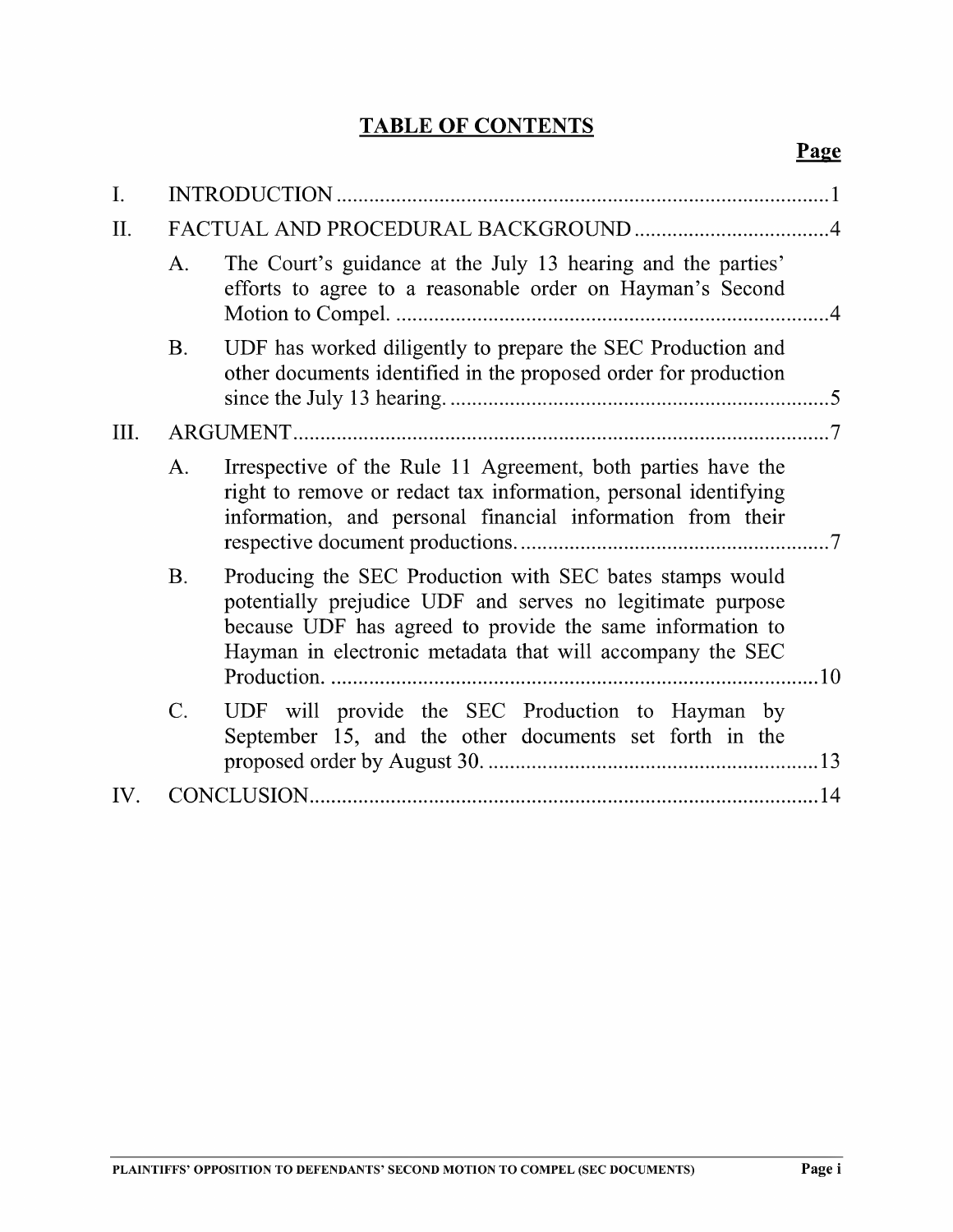Plaintiffs United Development Funding, L.P., et al. ("Plaintiffs" or "UDF") file this opposition to the Motion for Entry of Order on Defendants' Second Motion to Compel (SEC Documents) ("Motion") filed by defendants J. Kyle Bass, et a1. ("Hayman" or "Defendants").

# I. INTRODUCTION

At the conclusion of the July <sup>13</sup> hearing on Hayman's Second Motion to Compel (regarding SEC documents), the Court stated that it was "*inclined to grant* **[Hayman's] motion, but somewhat limited[,]**" and directed the parties to jointly "come up with an order that is reasonable." Ex. A (Hearing Transcript) at  $100$ (emphasis added).<sup>1</sup> Despite the parties' efforts to reach a reasonable agreed order, there are two issues regarding UDF's upcoming production of documents previously produced to the SEC ("SEC Production") that the Court must resolve. As set forth below, Hayman's positions on these issues are distinctly unreasonable; such, the Court should adopt the reasonable order proposed by UDF.

First, Hayman objects to UDF's plan to redact or remove irrelevant and sensitive personal financial and/or tax-related information from the SEC Production. Hayman's core argument—that the parties' Rule <sup>11</sup> Agreement

<sup>&</sup>lt;sup>1</sup> Unless stated otherwise, all exhibits referenced herein are exhibits to the Declaration of Ian E. Browning in Support of Opposition to Defendants' Motion for Entry of Order ("Browning "Declaration"), filed contemporaneously herewith. The factual statements contained herein are supported by the Browning Declaration.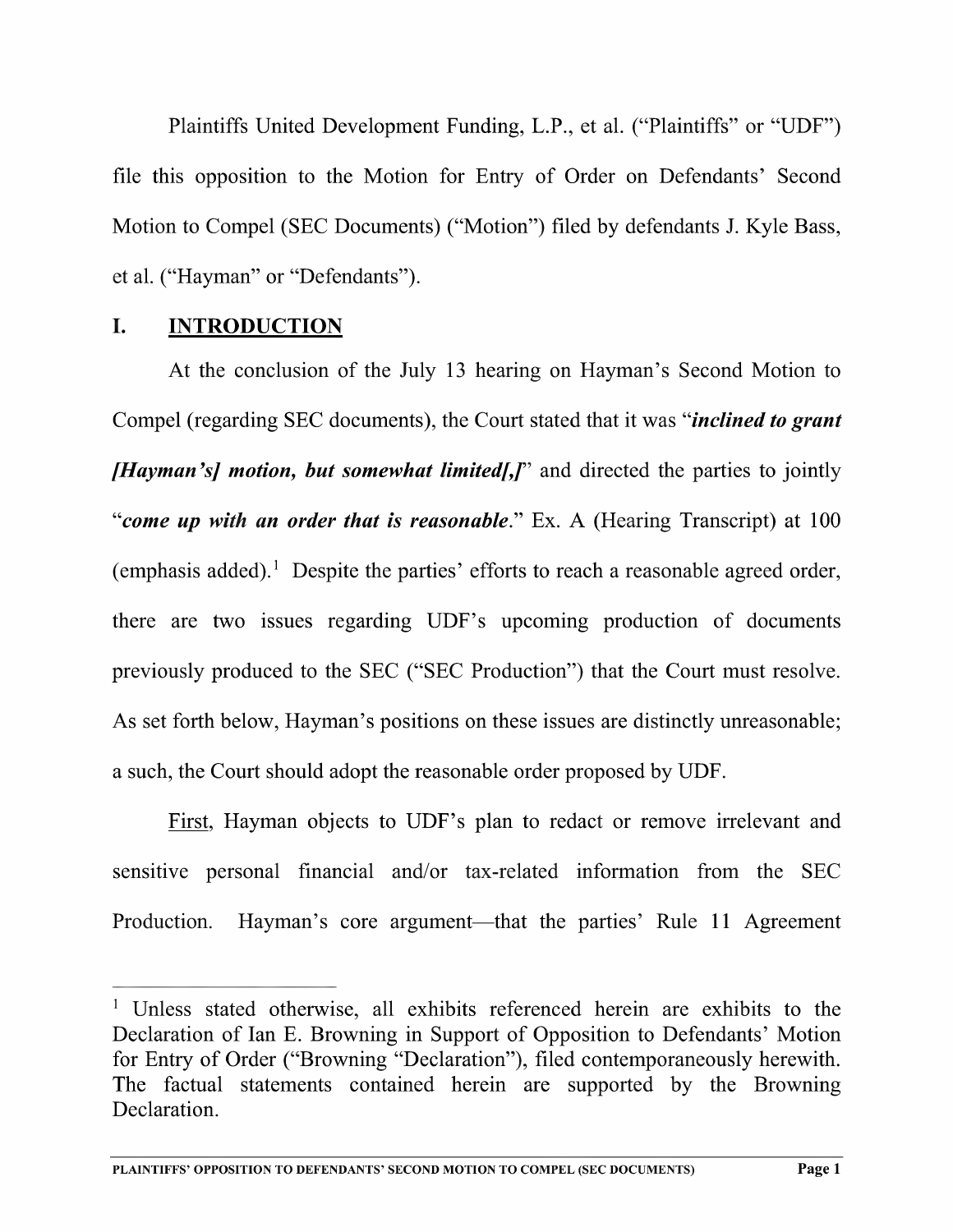permitting precisely these types of removals and redactions does not apply—is red herring. Specifically, Hayman ignores that *the information UDF plans to* withhold is not relevant in the first place, and Hayman cannot demonstrate any legitimate need for it. Moreover, Hayman never even moved to obtain UDF's tax records, and Hayman disregards the fact that—unlike general discovery requests— Texas law places the burden on Hayman to demonstrate the relevance and materiality of UDF's tax returns in order to obtain discovery of those records. See In re Brewer Leasing, Inc., 255 S.W.3d 708, 714 (Tex. App.—Houston [1st] Dist.] 2008, no pet.) ("[T]ax returns are considered private and the protection of that privacy is determined to be of constitutional importance"). Hayman made no attempt to carry its burden on this issue; as such, Hayman has no right to obtain UDF's tax filings.

As for the Rule 11 Agreement, it was necessary to provide *third parties* with assurance that certain types of information could properly be withheld from production. No such agreement was necessary for *the parties' own* document productions, which the parties themselves control. Reflecting this reality, both UDF and Hayman have redacted numerous documents from their respective document productions on various "non-privilege" grounds.

In sum, the Court should allow UDF to withhold or redact from the SEC Production the limited categories of irrelevant information set forth in the Rule <sup>11</sup>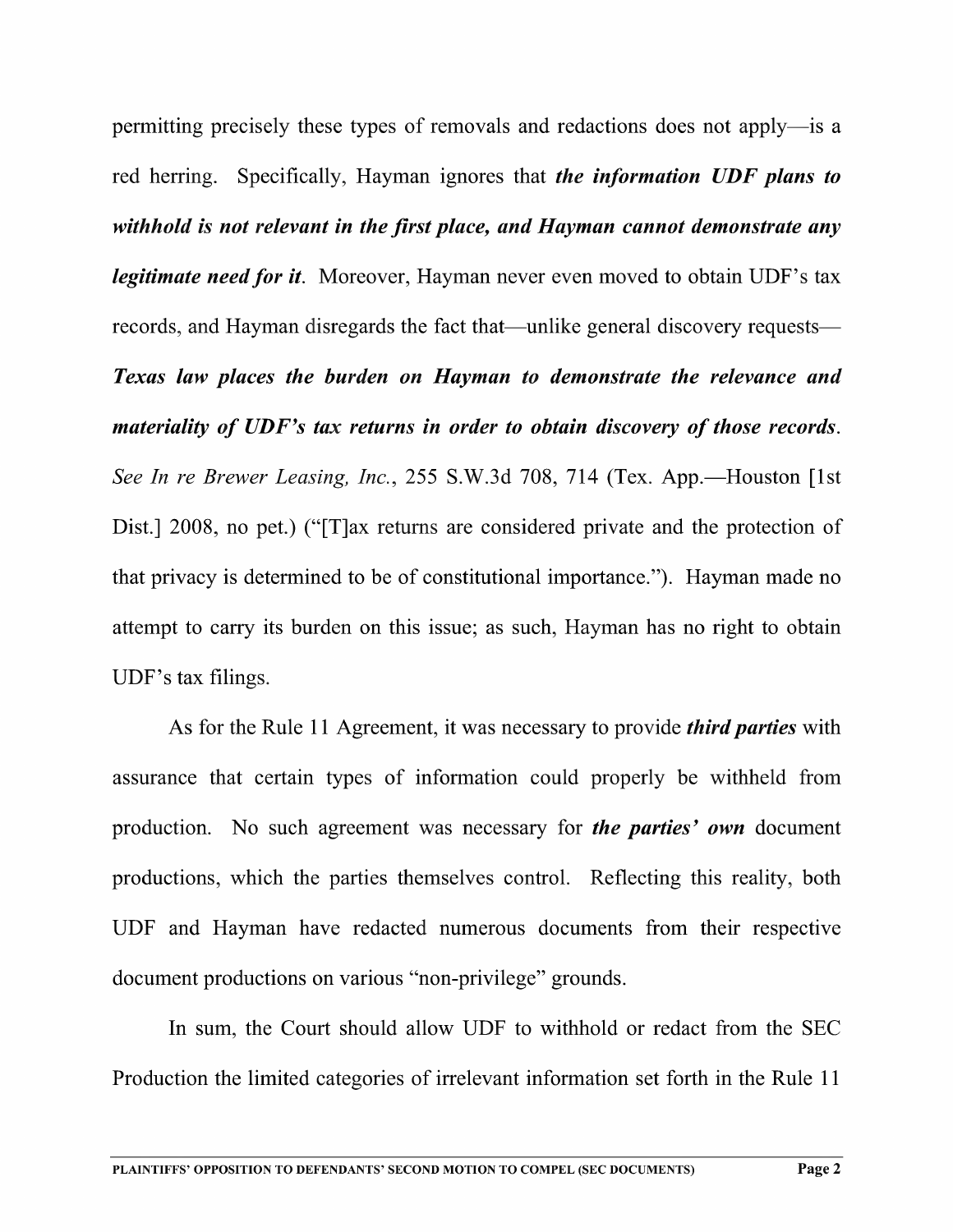Agreement.

Second, Hayman recently demanded that UDF produce the SEC Production with the SEC bates numbers that were included When UDF initially produced the documents to the SEC. Hayman claims it needs the SEC bates numbers "so they can verify that they received the entire production given to the SEC and in the same manner as the documents were produced." (Mot. at 5) (emphasis added). As UDF informed Hayman, however, including the SEC bates numbers on the documents would potentially prejudice UDF if and when the documents are shown to a jury. Accordingly, to satisfy Hayman's purported need for SEC bates numbers, UDF will include specific metadata with the SEC Production that identifies the corresponding SEC bates numbers for each document in the SEC Production. As the metadata provides the same information requested by Hayman, there is no need to print the SEC bates numbers on the documents themselves. UDF's reasonable compromise satisfies Hayman's claimed interest while eliminating any potential prejudice to UDF.

In addition to the two substantive issues above, Hayman complains that UDF has taken too long to review and process the voluminous SEC Production, and argues that UDF should simply "hand [it] over." (Mot. at 5). As an initial matter, Hayman ignores that the SEC Production, by page-count volume, is roughly *twelve times* the total size of Hayman's document production in this case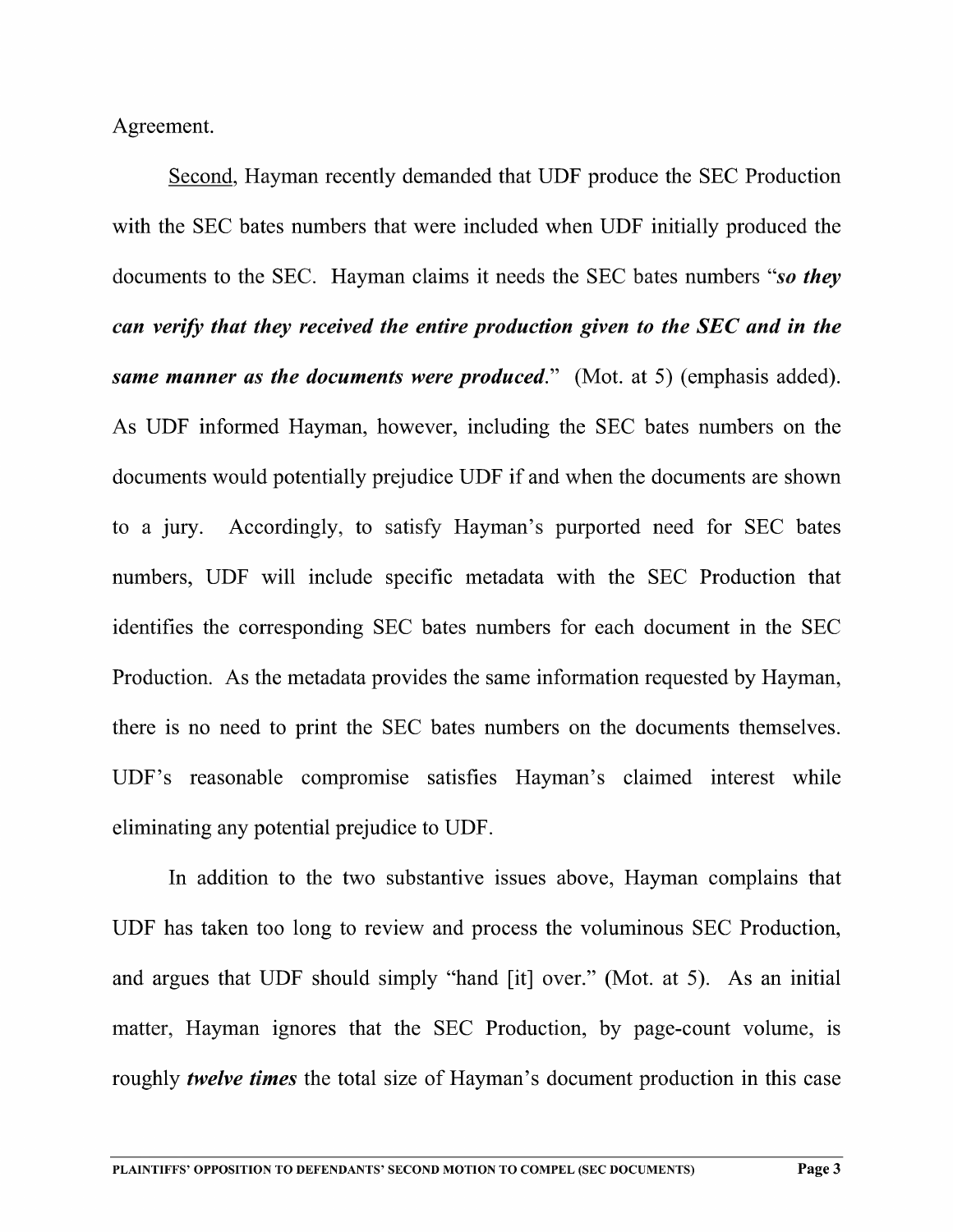to date. Moreover, Hayman's argument that UDF can just "hand over" the SEC Production is based on the false premise that UDF has no right to review the SEC Production and withhold or redact personal financial and/or tax-related information. In any event, Hayman's timing gripes are effectively moot; UDF has been working diligently to prepare the SEC Production since the July l3 hearing and plans to provide the SEC Production to Hayman by September 15, and the other documents identified in the proposed order by August 30.

Accordingly, and as set forth in greater detail below, the Court should deny Hayman's Motion and enter the form of order proposed by UDF.

# II. FACTUAL AND PROCEDURAL BACKGROUND

# A. The Court's guidance at the July 13 hearing and the parties' efforts to agree to a reasonable order on Hayman's Second Motion to Compel.

On July 13, 2021, the Court held a hearing on Hayman's Second Motion to

Compel, which sought documents related to SEC and FBI/DOJ investigations of

UDF. At the conclusion of the hearing, the Court stated:

I'm inclined to grant his motion, but somewhat limited. In other words, I don't want to just do in it a blanket to furnish all this and put you all to all of this additional work without giving  $-1$  want him to get the material he's entitled to and needs to have. I think that has pretty well been determined here.  $I$  would like you to come up with an order that's reasonable.

Ex. A (July 13 Hearing Transcript Excerpts) at 100 (emphasis added).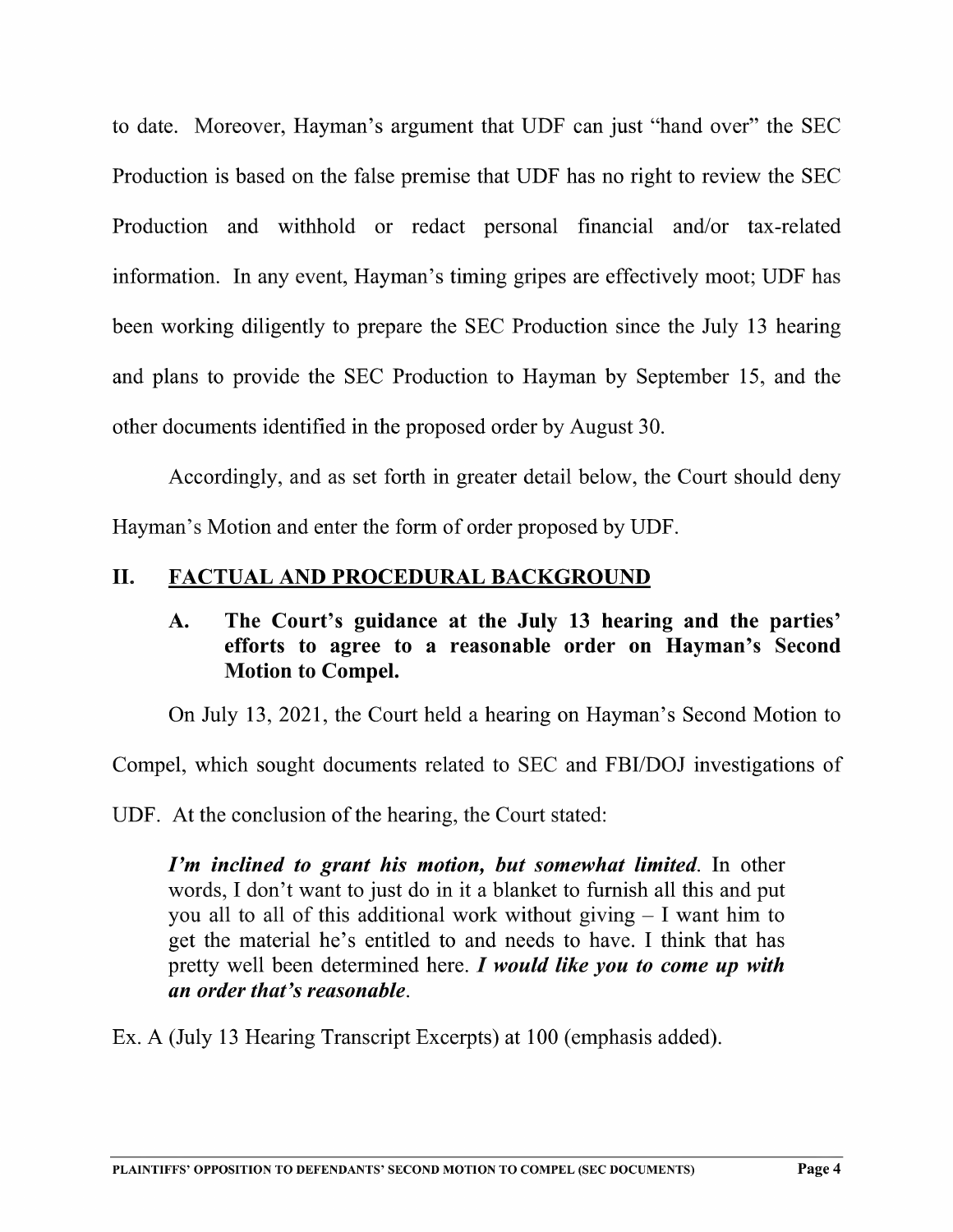As directed by the Court, counsel for the parties conferred, and between July 16 and August 16, the parties exchanged drafts and edits on proposed orders. On August 16, UDF's counsel sent Hayman's counsel a revised draft that adopted some, but not all, of Hayman's requested edits. Apparently unwilling to confer further, Hayman offered no further revisions, and instead filed the instant Motion on August 20.

# B. UDF has worked diligently to prepare the SEC Production and other documents identified in the proposed order for production since the July <sup>13</sup> hearing.

Immediately following the July <sup>13</sup> hearing, UDF began to collect, review, and prepare the SEC Production and the other documents set forth in the parties' draft proposed order for production to Hayman.

Beginning on July <sup>16</sup> (the Monday following the July <sup>13</sup> hearing), UDF'S counsel in this action began working with UDF's regulatory counsel to identify UDF's SEC document productions, ascertain their scope, and identify any potential issues (such as the existence of tax returns and tax information in the productions)? UDF also worked to collect the other materials the Court indicated it would order UDF to produce (the SEC order of investigation, SEC "Wells

<sup>&</sup>lt;sup>2</sup> Included among the documents UDF produced to the SEC are personal (individual) W-2 forms, as well as entity tax filings, and communications with federal tax authorities. UDF plans to withhold all of these documents.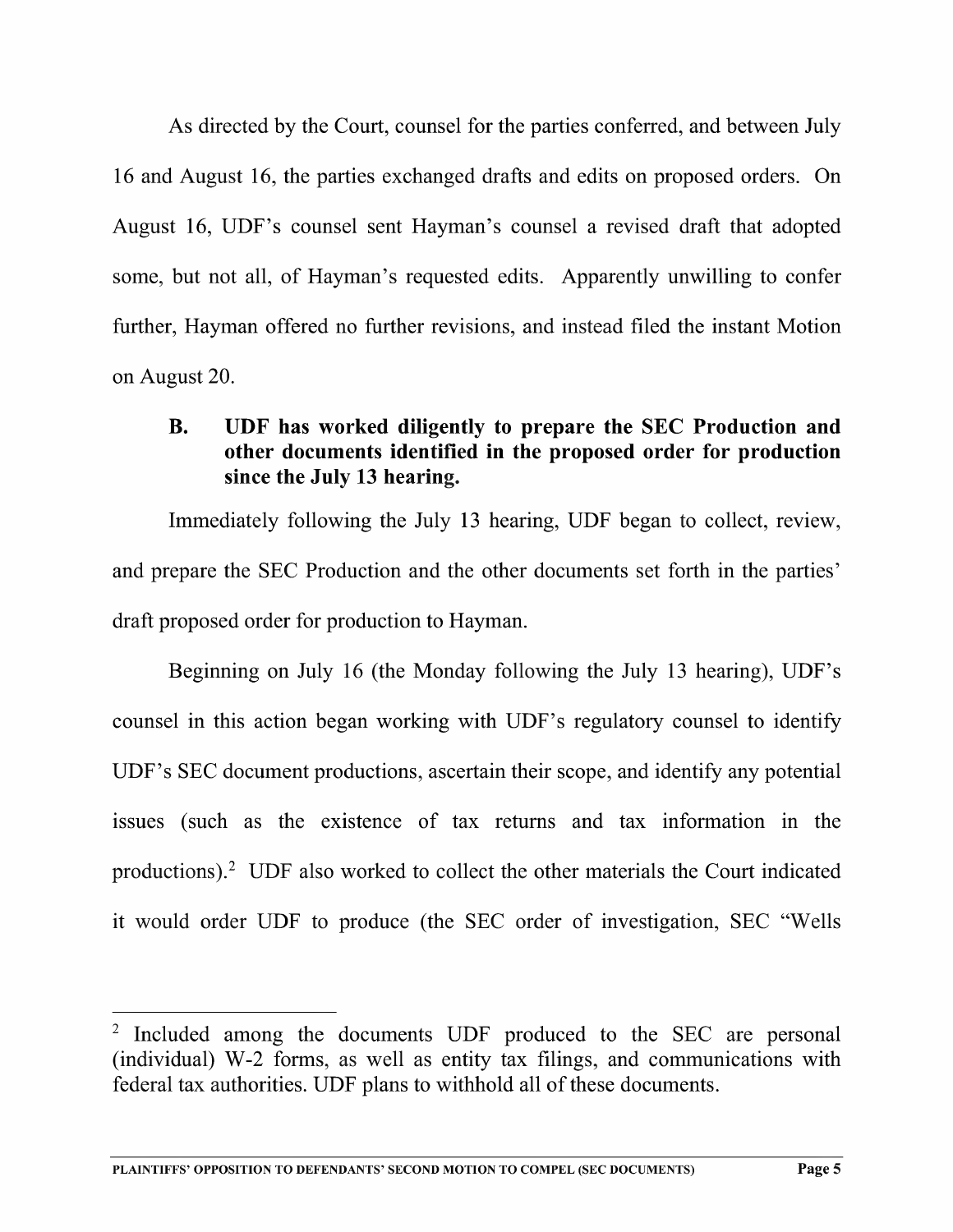Notices" and UDF's response, transcripts of SEC testimony,<sup>3</sup> and copies of grand jury subpoenas received by UDF).

Once identified, UDF worked with its vendor and document review team to have this data loaded for review. The SEC Production alone contains in excess of 111,000 documents (including more than 35,000 emails), which is estimated to be over 900,000 pages. For context, Hayman's entire production to date includes less than 22,000 documents, totaling 79,321 pages (roughly 1/12 the volume of the SEC Production).

Due to the volume of data and time constraints, UDF recognized it was not feasible to review every document in the SEC Production prior to production to Hayman. Instead, UDF devised targeted searches to identify information that may require redaction or withholding: (1) personal identifying information (e.g., social security numbers, personal email addresses, and personal telephone numbers); (2) personal financial information (e.g., personal financial statements, compensation information, and records of distributions); (3) and tax filings. UDF's review of the aforementioned searches is nearing completion, and once redactions are implemented (UDF anticipates completing redactions next week), UDF will begin processing the SEC Production for production to Hayman. Due to the volume of

<sup>&</sup>lt;sup>3</sup> After investigation, UDF's counsel learned that neither UDF nor its regulatory counsel received copies of exhibits to any transcripts of testimony that were received; UDF cannot produce materials that it does not have.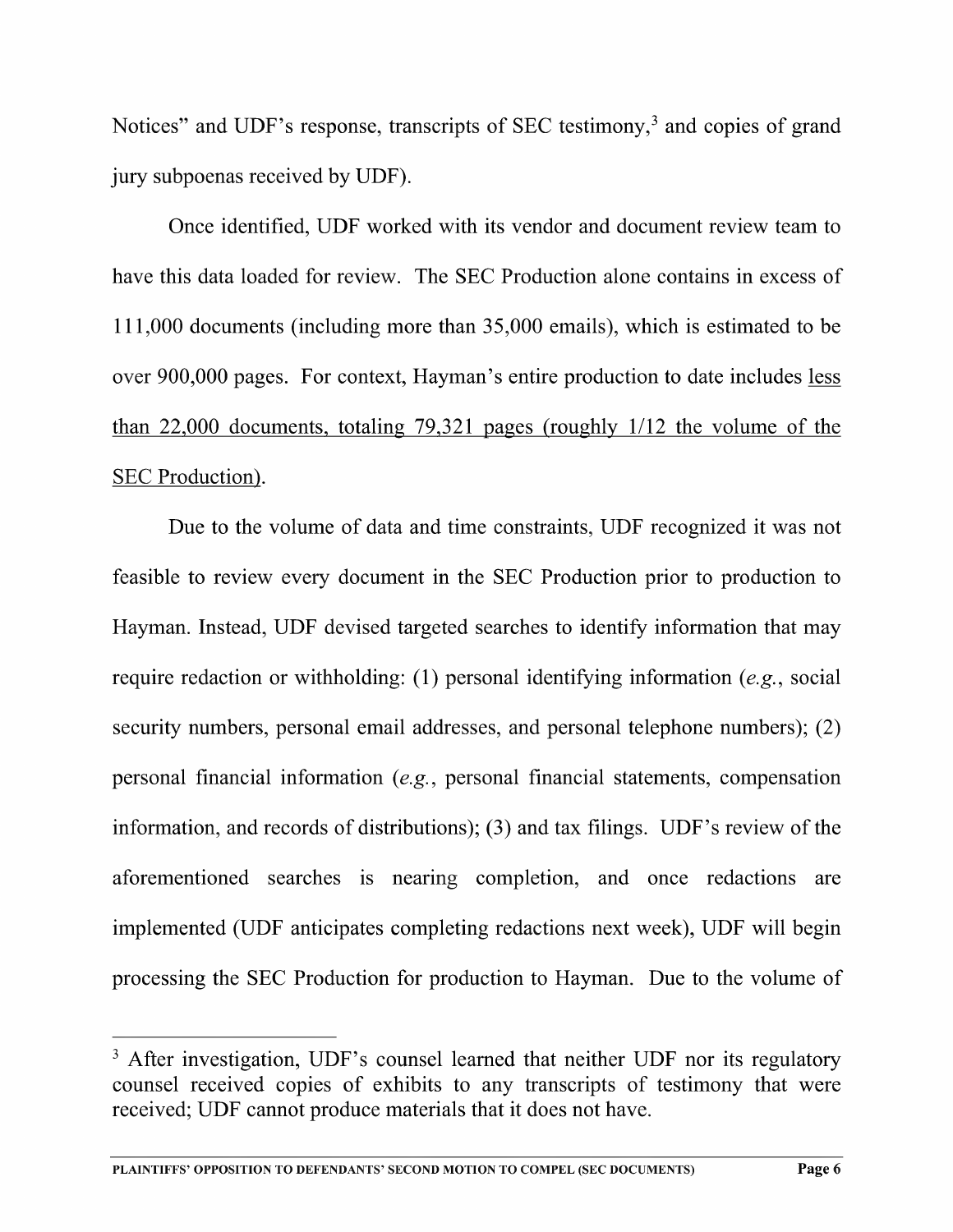the SEC Production, UDF's vendor estimates it will take approximately 1.5 weeks simply to process the production and perform necessary quality control.

As set forth in UDF's draft of the proposed order (EX. B), UDF will produce the materials identified in paragraphs 2-5 of the proposed order by August 30 (on Monday), and will produce the SEC Production—absent unexpected technical delays or new requirements ordered by the Court—by September <sup>15</sup> (roughly two weeks after the hearing on this Motion).

## III. ARGUMENT

# A. Irrespective of the Rule <sup>11</sup> Agreement, both parties have the right to remove or redact tax information, personal identifying information, and personal financial information from their respective document productions.

UDF's draft of the proposed order (Ex. B) expressly permits UDF— "consistent with the parties' Rule ll Agreement"—to "remove tax returns or tax information related to any person or entity, and personal financial information or other private records of any individual person that were part of Plaintiffs' production to the SEC." Ex. B at 2. Hayman concedes that UDF should be permitted to withhold individual tax returns from the SEC Production (Mot. at 3), but objects to the removal or redaction of: (1) entity tax returns (or any other tax information), (2) personal identifying information, or (3) any personal financial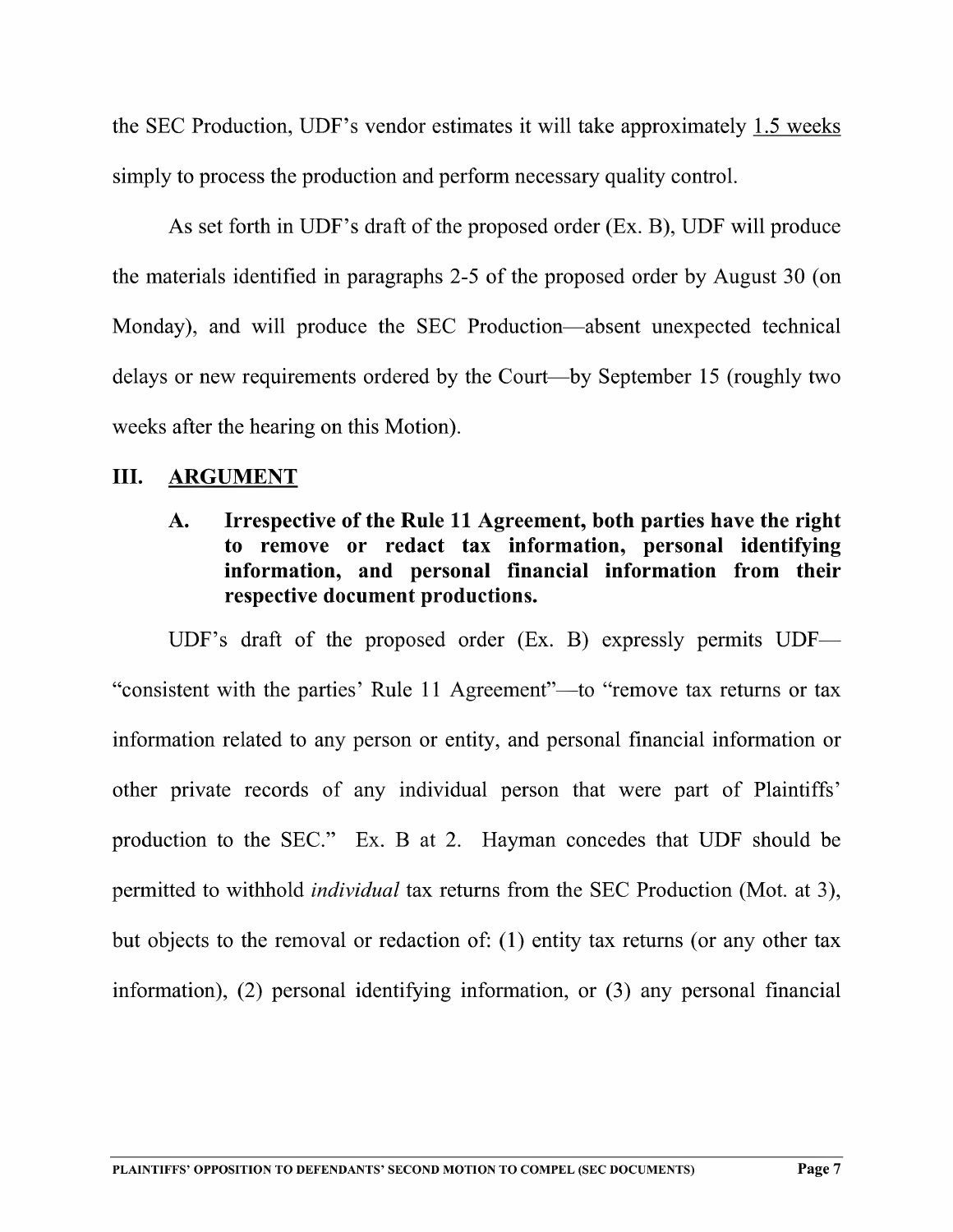information that was included in the documents produced to the  $SEC.<sup>4</sup>$  Hayman's primary argument—that the Rule 11 Agreement applies only to *third-party* productions—is designed to distract the Court; none of the information UDF plans to withhold is relevant in the first instance, and Hayman cannot show otherwise.

First, while the Rule 11 Agreement technically applies only to productions made by third parties, that is beside the point. The purpose of the Rule <sup>11</sup> Agreement was to provide third parties with assurance that the categories of information set forth therein could safely be withheld from production. As for the parties' own document productions, the parties themselves have the ability to control the content; as such, no Rule <sup>11</sup> Agreement between the parties is necessary to allow the either party to withhold irrelevant information from production (including the categories of information set forth in the Rule <sup>11</sup> Agreement relating to third-party productions).

Reflecting this reality, both UDF and Hayman have redacted information from their productions that they deemed sensitive and irrelevant. Hayman, for example, has redacted numerous documents based on its unilateral determination that the redacted information is "irrelevant to this lawsuit," "unrelated to this

<sup>&</sup>lt;sup>4</sup> Specifically, UDF plans to withhold or redact the following information from the  $SEC$  Production: (1) tax returns (and other tax filings), and communications with tax authorities; (2) personal identifying information (e.g., social security numbers, personal email addresses, and personal phone numbers), and (3) personal financial information (e.g., personal financial statements, compensation information, and records of distributions).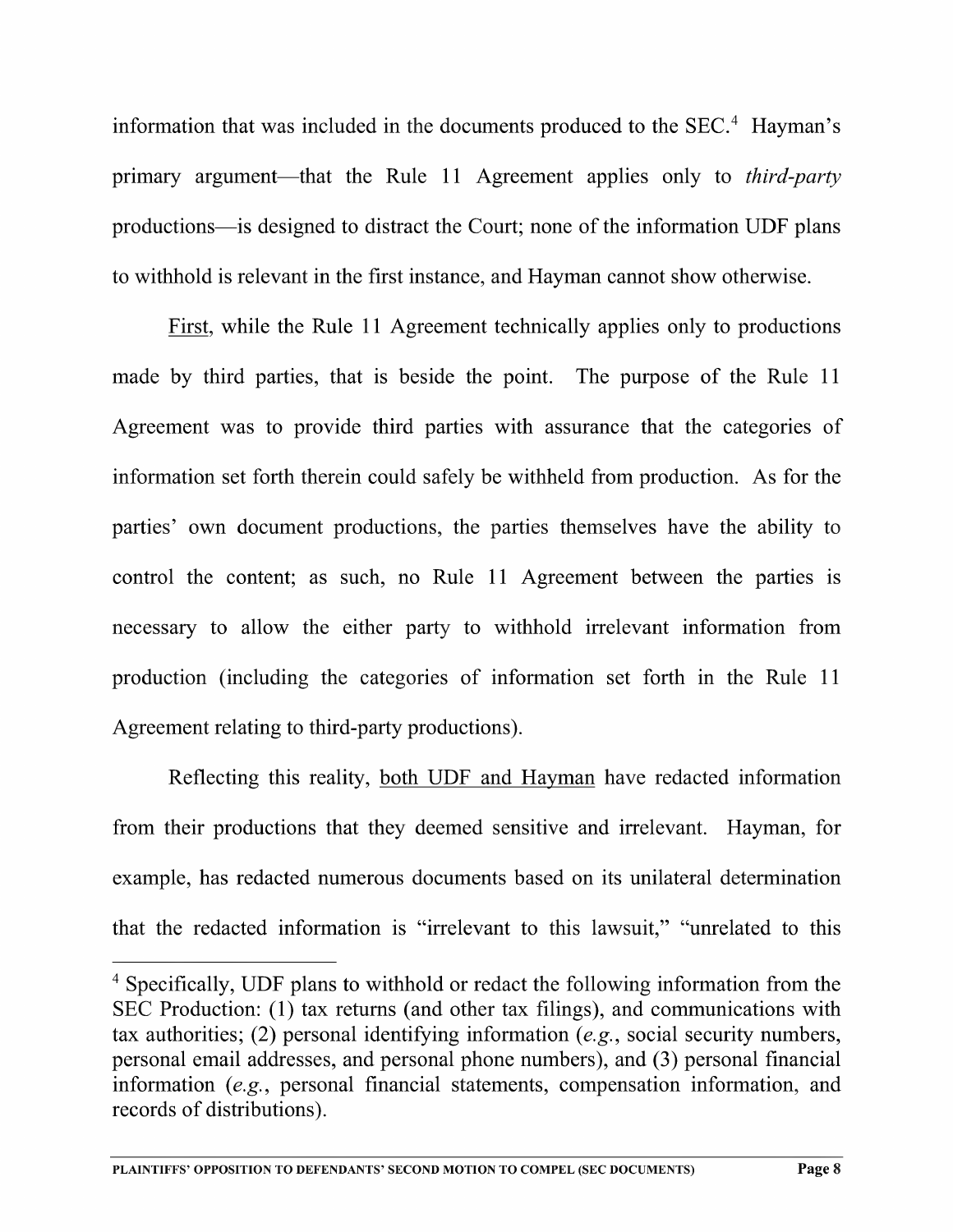lawsuit," or contains "specific trade information." See Ex. C (Apr. 6, 2021 email from Hayman's counsel identifying basis for various redactions). Just like the information Hayman has withheld from its document productions, the information UDF plans to redact or withhold from the SEC Production is not relevant to this  $l$ awsuit. $5$ 

Second, Hayman never even moved to obtain UDF's tax records, and Hayman ignores that Texas law with respect to the discovery of tax records pla the burden squarelv on Havman to show that the tax returns are "relevant and material to the issues in the case," and "not duplicative" of information already provided in discovery, such as financial statements. In re Brewer Leasing, Inc., 255 S.W.3d 708, 714 (Tex. App—Houston [1st Dist] 2008, no pet.). "The burden is thus unlike general discovery requests, which place the burden on the party resisting the discovery." *Id.* "The reason tax returns are treated differently from other discovery requests of financial matters is because federal income tax returns

<sup>&</sup>lt;sup>5</sup> Hayman seeks to distract the Court by claiming that UDF has "improperly redacted" material from prior document productions. (See Mot. at 8-9). Because Hayman has refused to remotely tailor its discovery, forcing UDF to produce entire sets of files and emails, UDF has necessarily had to make redactions according to a proper protocol for information unrelated to this case, privileged information, and private financial information that is swept up by these vast, overbroad productions. UDF understands that in the course of this massive project, there can be questions. or issues that come up regarding redactions. The parties set up a specific protocol to address those questions. Hayman has utilized that protocol, sending voluminous lists of documents with redactions it had questions on, and UDF has responded to all such inquiries in timely manner.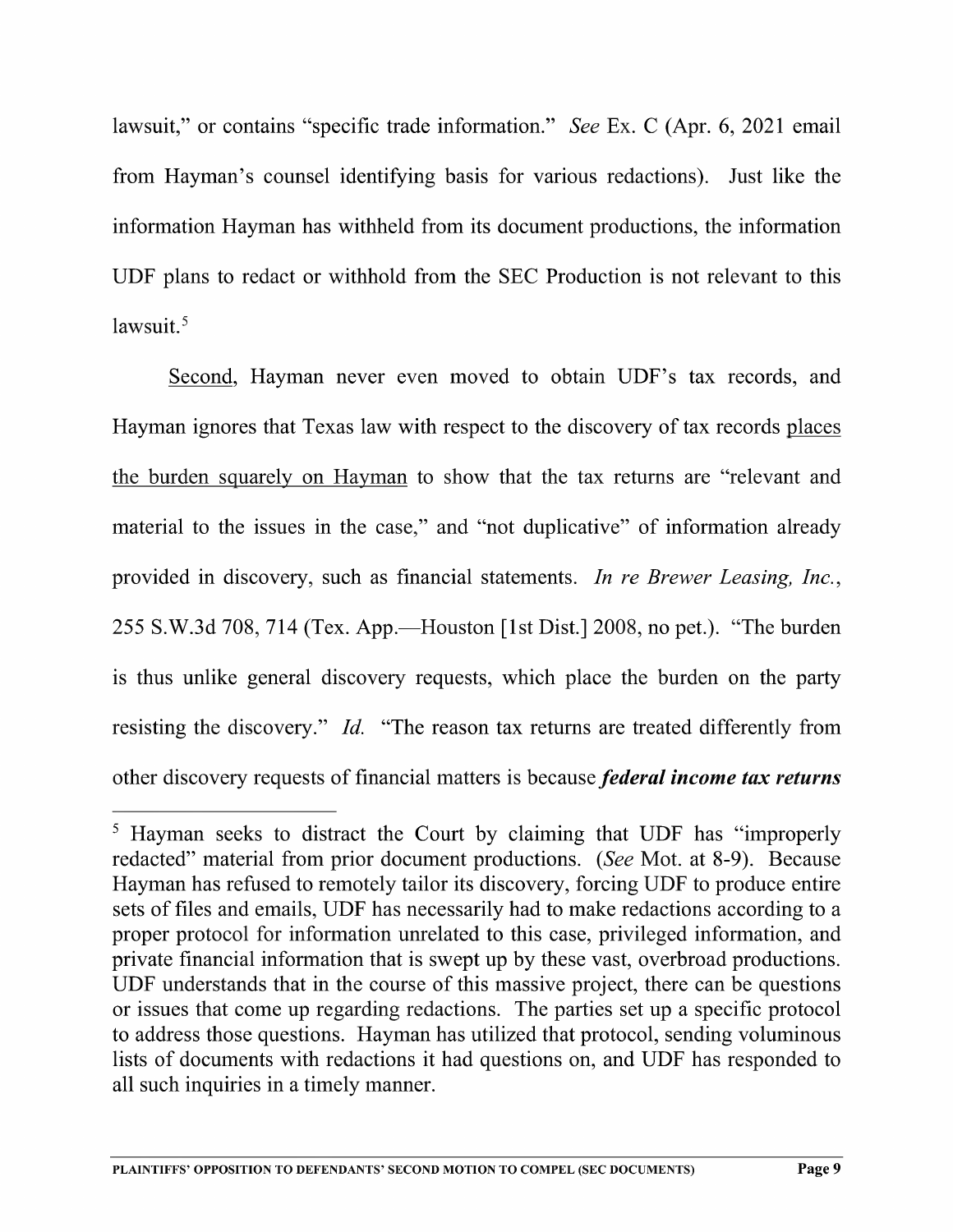are considered private and the protection of that privacy is determined to be of *constitutional importance.*" Id. (emphasis added). Here, Hayman has not even attempted to carry its burden to show that UDF's tax filings are relevant to this case in the first place. And even if Hayman tried, it could not show a compelling need for UDF's tax filings because UDF has already produced its financials.

Thus, While Hayman broadly asserts that the documents produced to the SEC contain "the exact documents Defendants need for the defense of this case" (Mot. at 4), Hayman has not shown (and cannot show) any need for the tax information, personal identifying information, or personal financial information that UDF plans to redact or withhold, as that information has no bearing on whether UDF is actually a Ponzi scheme as Hayman claimed.

In light of the above, and consistent with the parties' document productions to date (and the Rule <sup>11</sup> Agreement), the Court should allow UDF to redact or withhold the limited categories of information set forth above from the SEC Production.

B. Producing the SEC Production with SEC hates stamps would potentially prejudice UDF and serves no legitimate purpose because UDF has agreed to provide the same information to Hayman in electronic metadata that will accompany the SEC Production.

Separate from the substance of the SEC Production, Hayman also demands that UDF include the SEC bates numbers on the documents that were present when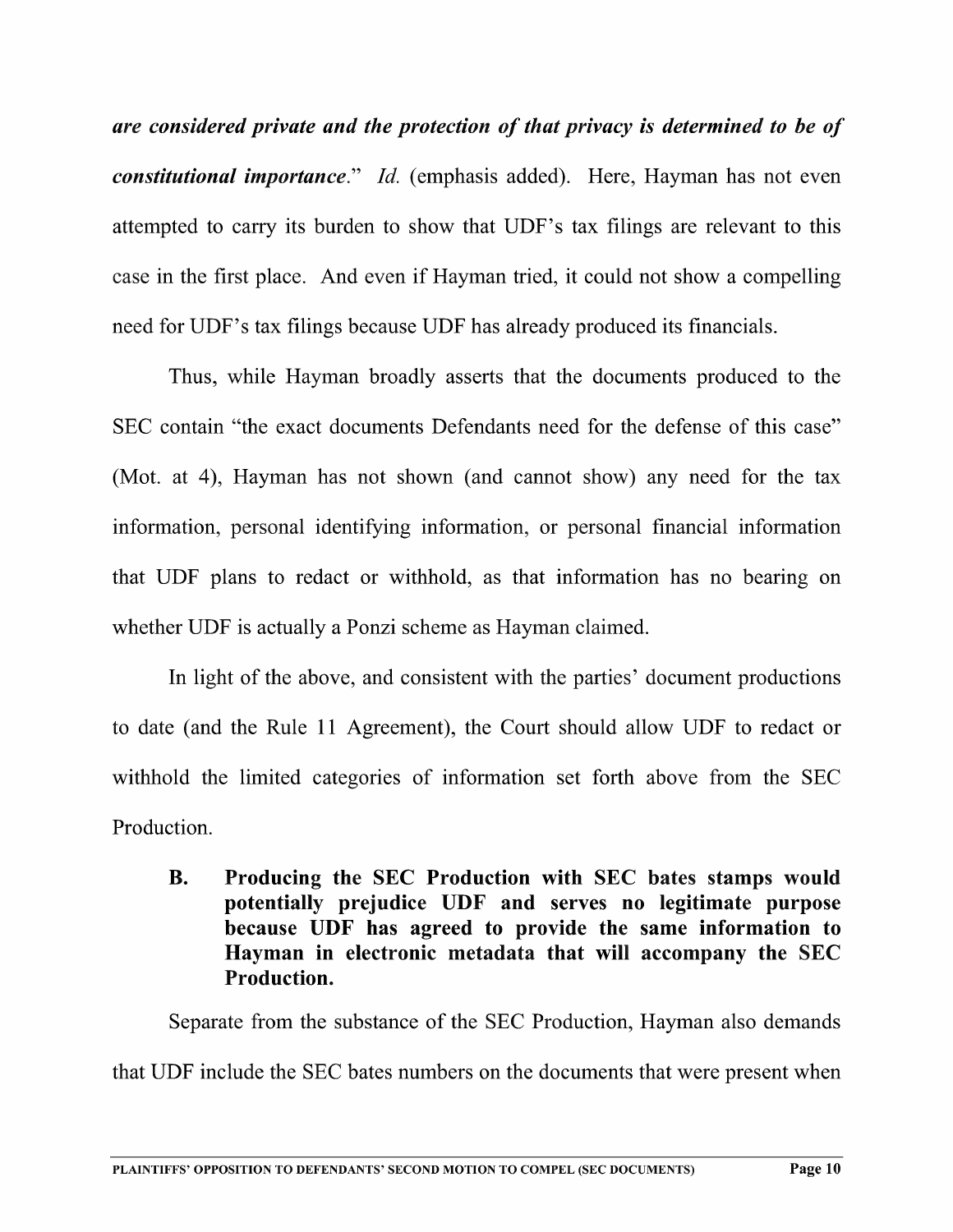UDF initially produced the documents to the  $SEC.6$  Hayman's sole basis for this demand is their purported need to "*verify that they received the entire production* given to the SEC and in the same manner as the documents were produced." (Mot. at 5) (emphasis added). Because including physical SEC bates stamps on the documents would potentially prejudice UDF and UDF will provide Hayman with the requested SEC bates number information in metadata accompanying the SEC Production, physical SEC bates numbers are entirely unnecessary.

As UDF informed Hayman in response to its demand to have the SEC bates numbers printed on the SEC Production, UDF believes that the presence of physical SEC bates stamps on documents in the SEC Production would potentially cause prejudice to UDF, if and when they are shown to a jury. See, e.g., Ott v. City of Milwaukee, 09-C-870, <sup>2015</sup> WL 1219587, at \*8 (E.D. Wis. Mar. 17, 2015) (recognizing that irrelevant bates stamp prefixes have "ha[ve] no evidentiary relevance and could confuse or mislead the jury.").

Here, the potential for prejudice is particularly significant. For example, given the SEC's regulatory role, a jury might be misled that simply because UDF produced documents to the SEC, they necessarily reveal some form of misconduct. To aid the Court's consideration of this issue, UDF has provided a sample of what

<sup>&</sup>lt;sup>6</sup> Hayman's proposed order would also require UDF to include the FOIA confidentiality stamps included on the SEC documents. Moreover, if the Court orders UDF to include physical SEC bates numbers on the SEC Production, UDF cannot efficiently remove the FOIA confidentiality stamps.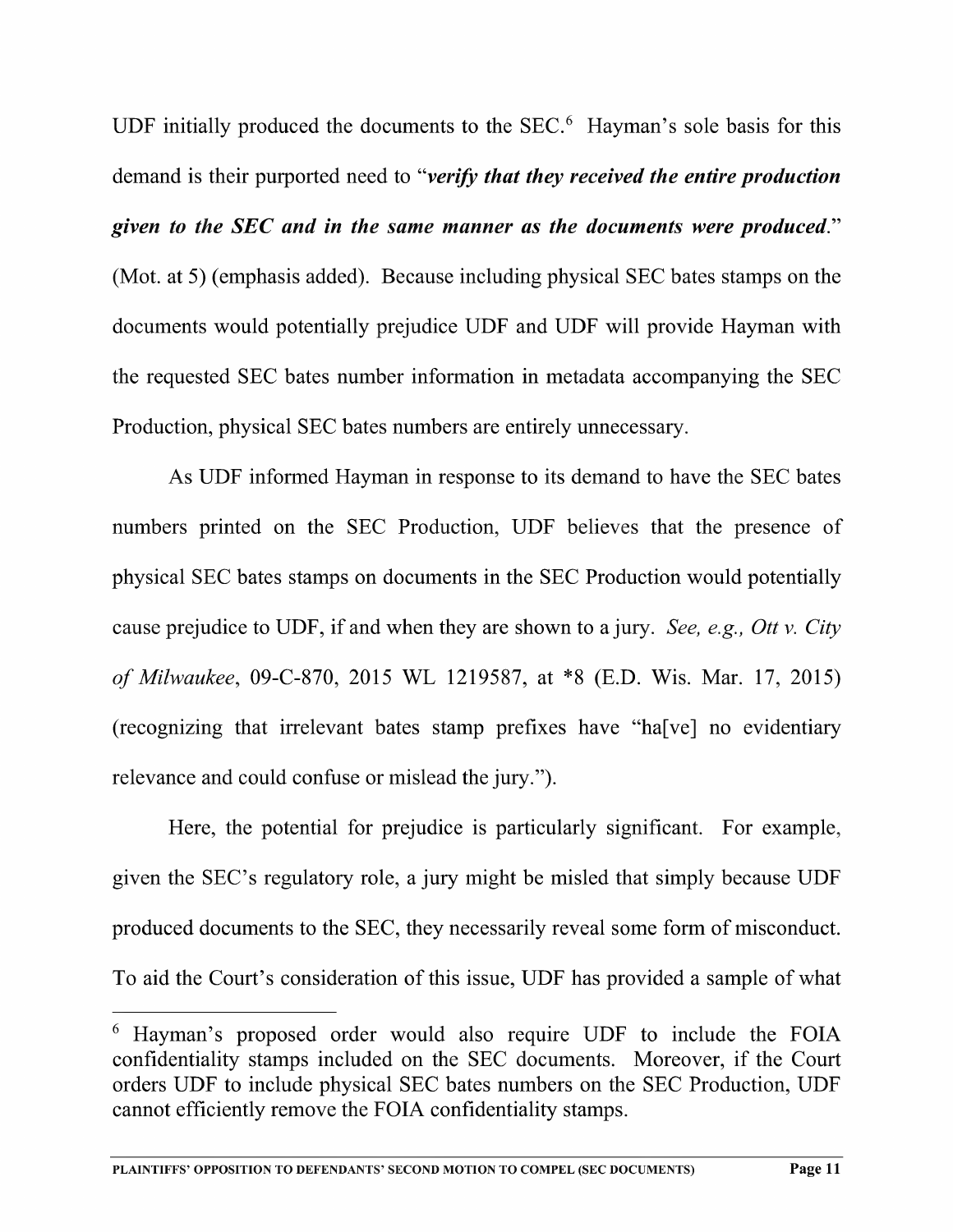document produced according to Hayman's specifications would look like; it includes an SEC bates stamp and SEC FOIA confidentiality language, plus UDF\_HAY bates stamp and the confidentiality language required by the Protective Order in this case. See Ex. D. The morass of labels at the bottom of the document is unnecessary, confusing, and likely to confuse or mislead a jury, and even more so given that Hayman's apparent trial strategy is to distract the jury with the SEC's long-resolved investigation of UDF.

In light of the prejudice to UDF that would arise from including physical SEC bates stamps on the SEC Production, and to satisfy Hayman's claimed need for this information, UDF plans to provide the exact information requested bv Havman in the metadata that will accompany the SEC Production. Specifically, UDF will include metadata fields—for each document in the SEC Production that identify the SEC bates range of the documents.<sup>7</sup> Below is an example showing that the SEC bates number metadata is easy to reference when loaded to an electronic document review database:

| <b>Control Number</b> | Production HAY Beg B  | Production HAYIEndB   | Production HAY BegA   | Production HAY EndA   | Production SECIBea    | Production SECIEnd    | Production SEC Beg    | Production SEC EndA   |
|-----------------------|-----------------------|-----------------------|-----------------------|-----------------------|-----------------------|-----------------------|-----------------------|-----------------------|
| Filter                | Filter                | Filter                | Filter                | <b>Filer</b>          | Filter                | Filter                | Filter                | <b>Fler</b>           |
|                       |                       |                       |                       |                       |                       |                       |                       |                       |
| NX UDF ACCT 0001863   | <b>UDF HAY0898136</b> | <b>UDF HAY0898137</b> | <b>UDF HAY0898136</b> | <b>UDF HAY0898169</b> | <b>UDF SEC 154753</b> | <b>UDF SEC 154755</b> | <b>UDF SEC 154753</b> | <b>UDF SEC 154787</b> |
| NX UDF ACCT 0001864   | <b>UDF HAY0898138</b> | <b>UDF HAY0898144</b> | <b>UDF HAY0898136</b> | <b>UDF HAY0898169</b> | <b>UDF SEC 154756</b> | <b>UDF SEC 154762</b> | <b>UDF SEC 154753</b> | <b>UDF SEC 154787</b> |
| NX UDF ACCT 0001865   | <b>UDF HAY0898145</b> | <b>UDF HAY0898152</b> | <b>UDF HAY0898136</b> | <b>UDF HAY0898169</b> | <b>UDF SEC 154763</b> | <b>UDF SEC 154770</b> | <b>UDF SEC 154753</b> | <b>UDF SEC 154787</b> |
| NX UDF ACCT 0001866   | UDF HAY0898153        | <b>UDF HAY0898158</b> | <b>UDF HAY0898136</b> | <b>UDF HAY0898169</b> | <b>UDF SEC 154771</b> | <b>UDF SEC 154776</b> | <b>UDF SEC 154753</b> | <b>UDF SEC 154787</b> |

 $\frac{7}{1}$  In addition, for documents produced to the SEC that UDF withholds in their entirety (such as tax returns), UDF is willing to provide Hayman with a list of the SEC bates numbers that have been removed from the SEC Production.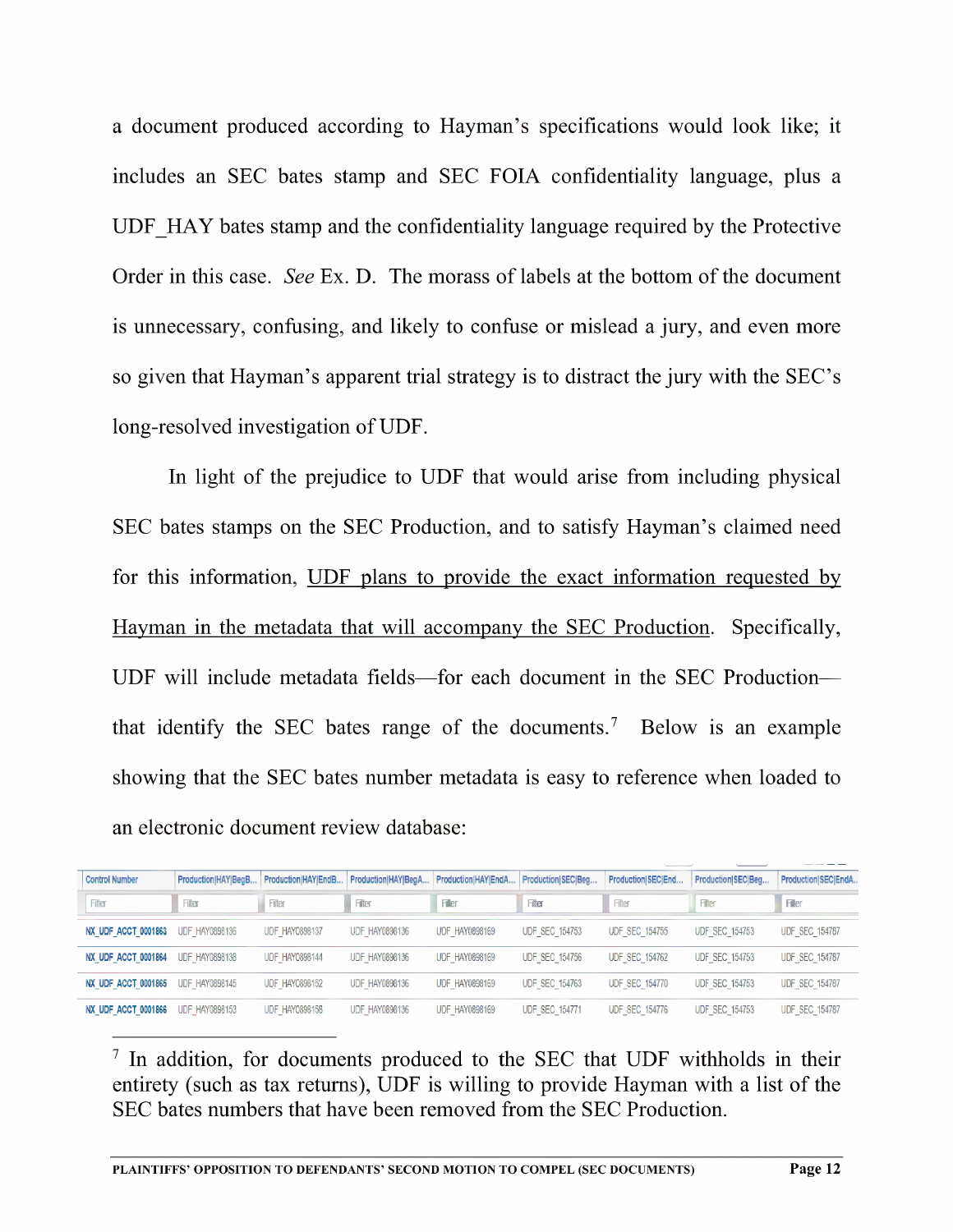As the Court can see, the SEC bates number metadata (contained in the 4 columns on the right) will provide Hayman with all it needs to easily "verify" the contents of the SEC production, the only reason Hayman claims to need this information. (See Mot. at 5).

Finally, to the extent that Hayman argues that producing the SEC Production with SEC bates numbering will expedite the production (see id.), Hayman is incorrect. UDF has begun preparing the production Without SEC bates numbering and changing course at this late stage will actually cause additional delay. Specifically, UDF will have to transfer redactions and document coding onto new production images that include SEC bates numbering and SEC FOIA language, and then re-start processing of the production, which would likely delay the SEC Production by at least two additional weeks.

In sum, UDF's reasonable proposal satisfies the interests of both parties, and there is no legitimate reason to require physical SEC bates numbers on the SEC Production.

# C. UDF will provide the SEC Production to Hayman by September 15. and the other documents set forth in the proposed order by August 30.

Finally, Hayman complains that UDF has taken too long to review and process the SEC Production, arguing that UDF should have just "hand[ed] [it] over." (Mot. at 5). For context, the SEC Production alone is roughly *twelve times*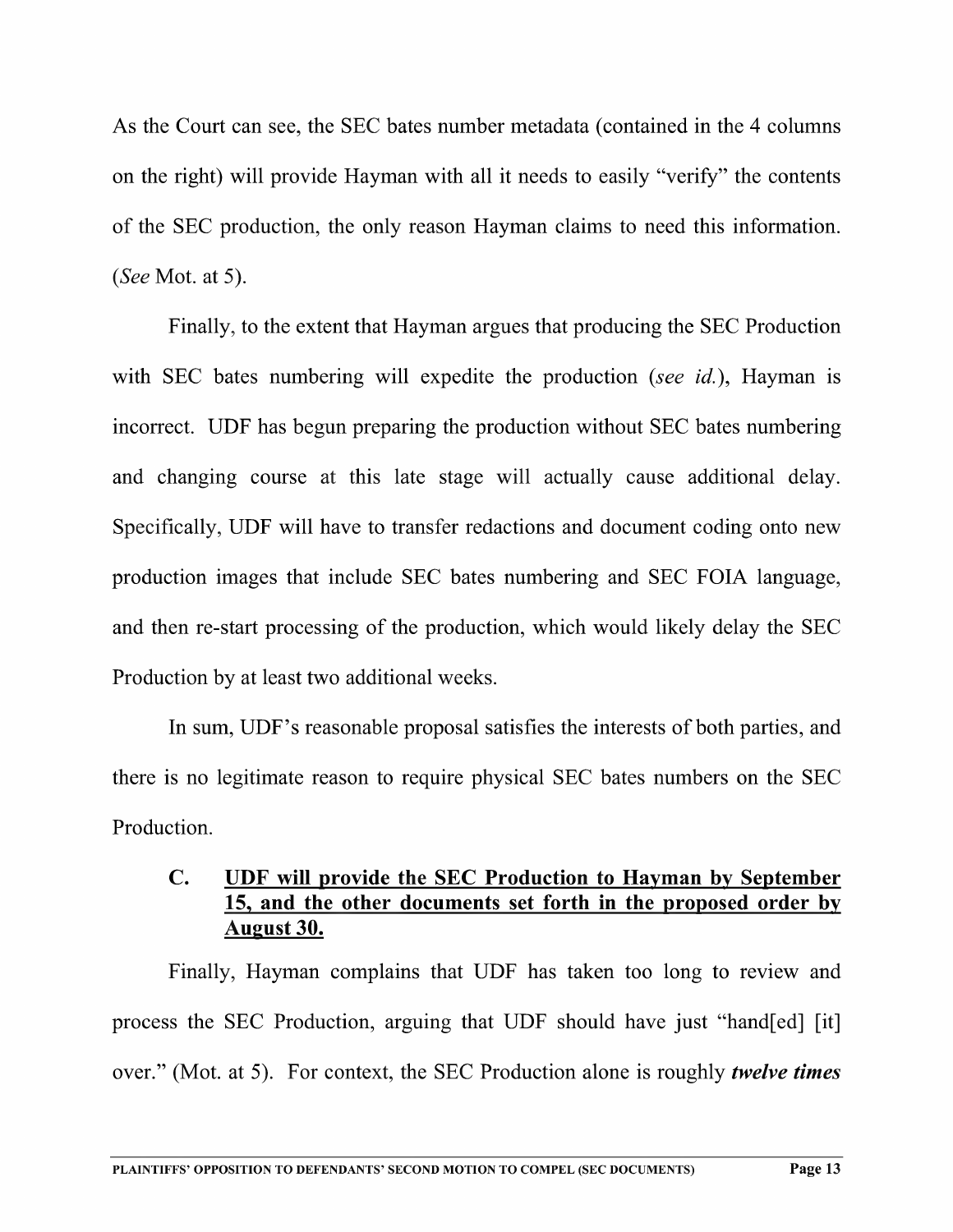the size of Hayman's entire production to date, which Hayman produced over the course of more than a year. A production of this size takes time to process and review, and UDF has been diligently working to complete this process.

In addition, Hayman's argument that UDF can just "hand over" the SEC Production is based the false premise that UDF has no right to withhold or redact personal financial and/or tax-related information (which, as explained above, is entirely proper).

In any event, Hayman's timing complaints are now effectively moot. Absent unforeseen technical delays or additional production parameters imposed by the Court, UDF will provide Hayman with the SEC Production on September 15, and the items identified in paragraphs 2-5 of the proposed order on Monday, August 30.

## IV. CONCLUSION

For the foregoing reasons, the Court should deny Hayman's Motion, and enter an Order in the form proposed by UDF.

DATED: August 27, 2021 Respectfully submitted,

By: /s/Ian E. Browning

Ellen A. Cirangle CA Bar No. <sup>164188</sup> ecirangle@lubinolson.com (admitted pro hac vice) Jonathan E. Sommer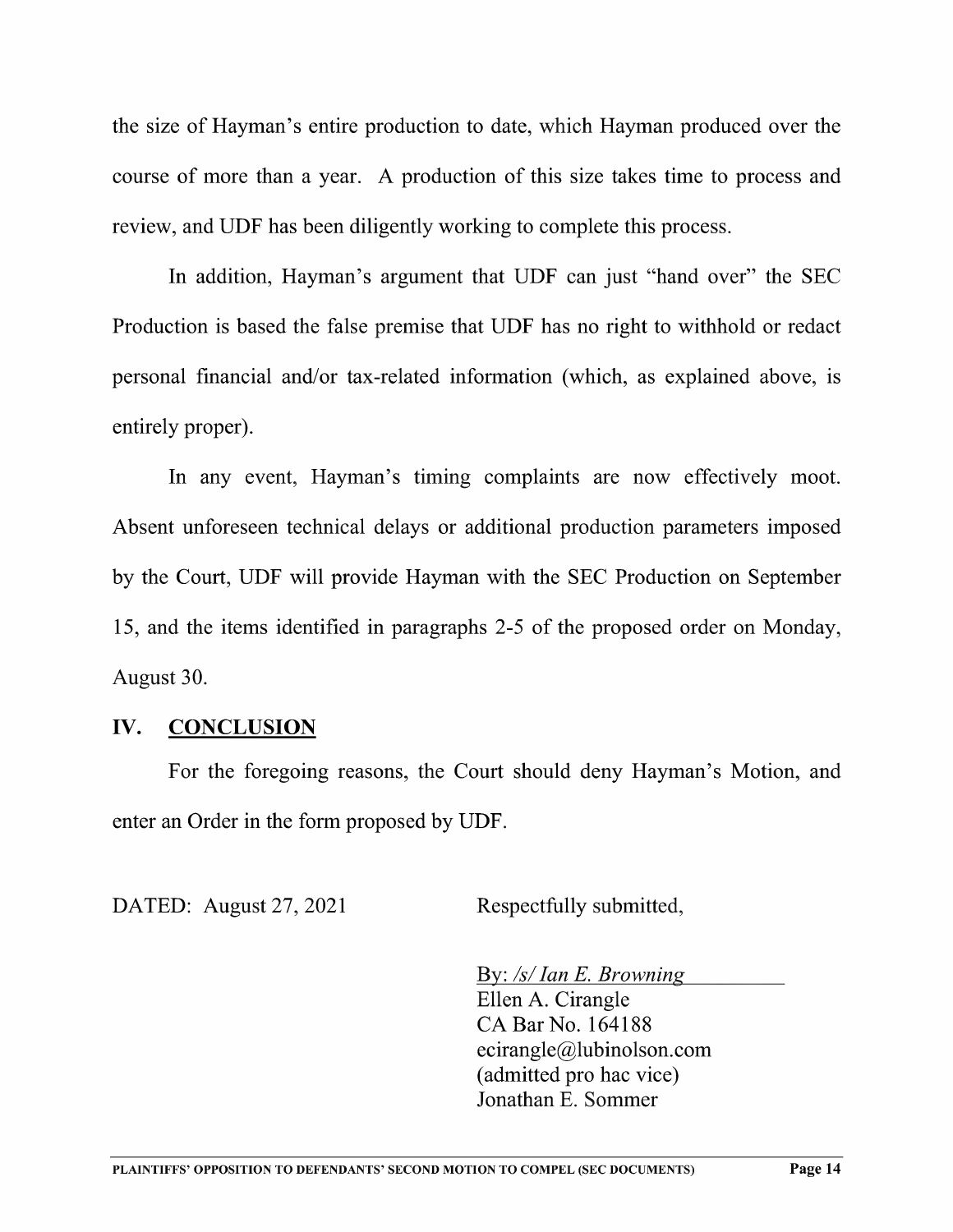State Bar No. 24002974 jsommer@lubinolson.com<br>Ian E. Browning CA Bar No. 262246 ibrowning@lubinolson.com<br>(admitted pro hac vice) LUBIN OLSON & NIEWIADOMSKI LLP Transamerica Pyramid 600 Montgomery Street, 14th Floor San Francisco, California 94111 Telephone: (415) 981-0550 Facsimile: (415) 981-4343

E. Leon Carter State Bar No. 03914300 1carter@carteramett.com Linda R. Stahl State Bar No. 00798525 lstah1@carterarnett.com Joshua J. Bennett State Bar No. 24059444 jbennett@carteramett.com Courtney Barksdale Perez State Bar No. 24061135 cperez@carteramett.com CARTER ARNETT, PLLC 8150 N. Central Expressway, Suite 500 Dallas, Texas 75206 Telephone: 214.550.8188 Facsimile: 214.550.8185

Leland C. de 1a Garza State Bar No. 05646600 ldelagarza@hallettperrin.com Stewart H. Thomas State Bar No. 19868950 sthomas@hallettperrin.com Elizabeth A. Fitch State Bar No. 24075777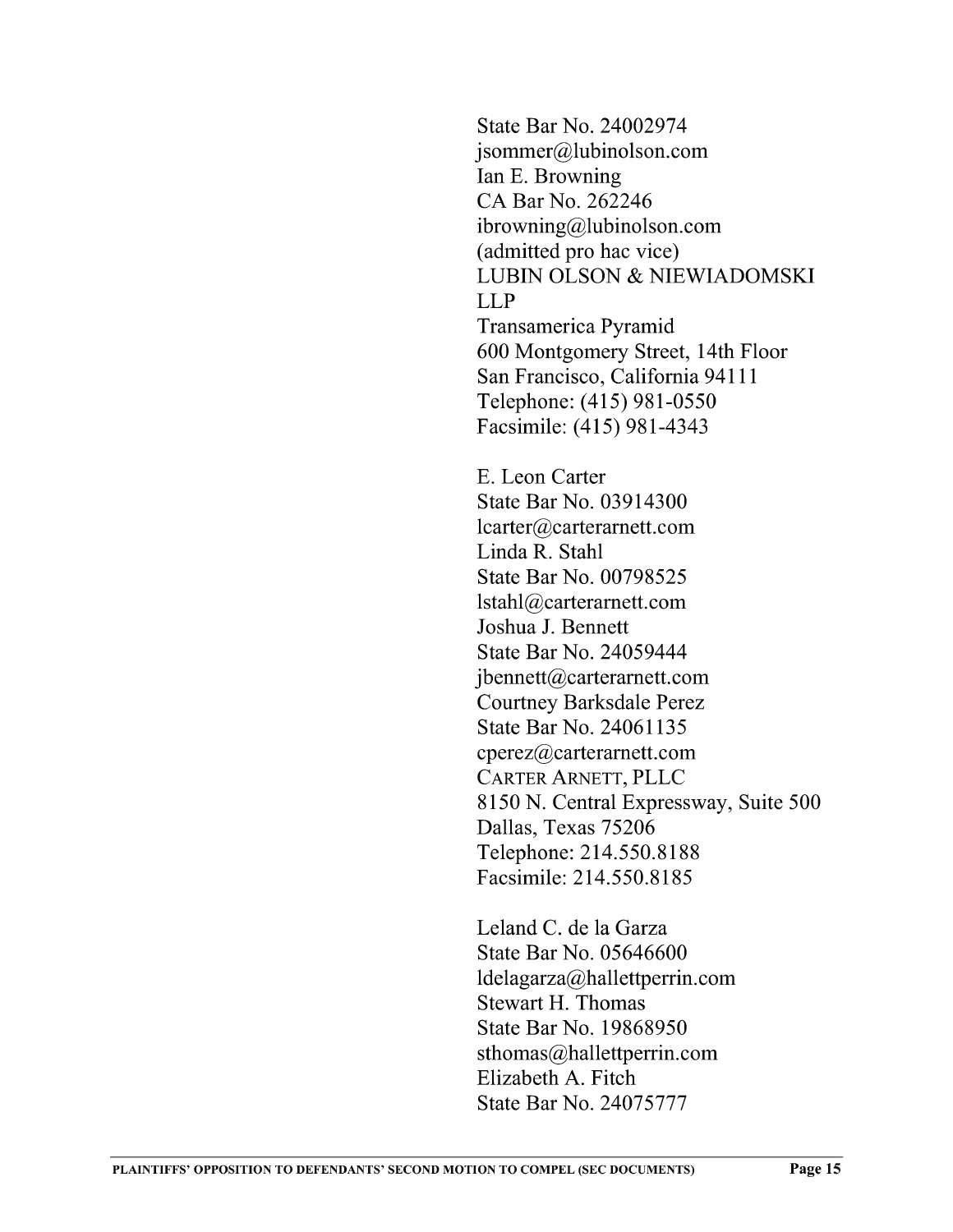Joshua C. Rovelli State Bar No. 24110301 HALLETT & PERRIN, P.C. 1445 Ross Avenue, Suite 2400 Dallas, Texas 75202 Telephone: (214) 953—0053 Facsimile: (214) 922-4142

### ATTORNEYS FOR PLAINTIFFS

### CERTIFICATE OF SERVICE

This is to certify that on August  $27$ ,  $2021$ , a true and correct copy of the foregoing instrument was delivered to Defendants' counsel of record through court-approved electronic filing system.

> /s/Ian E. Browning Ian E. Browning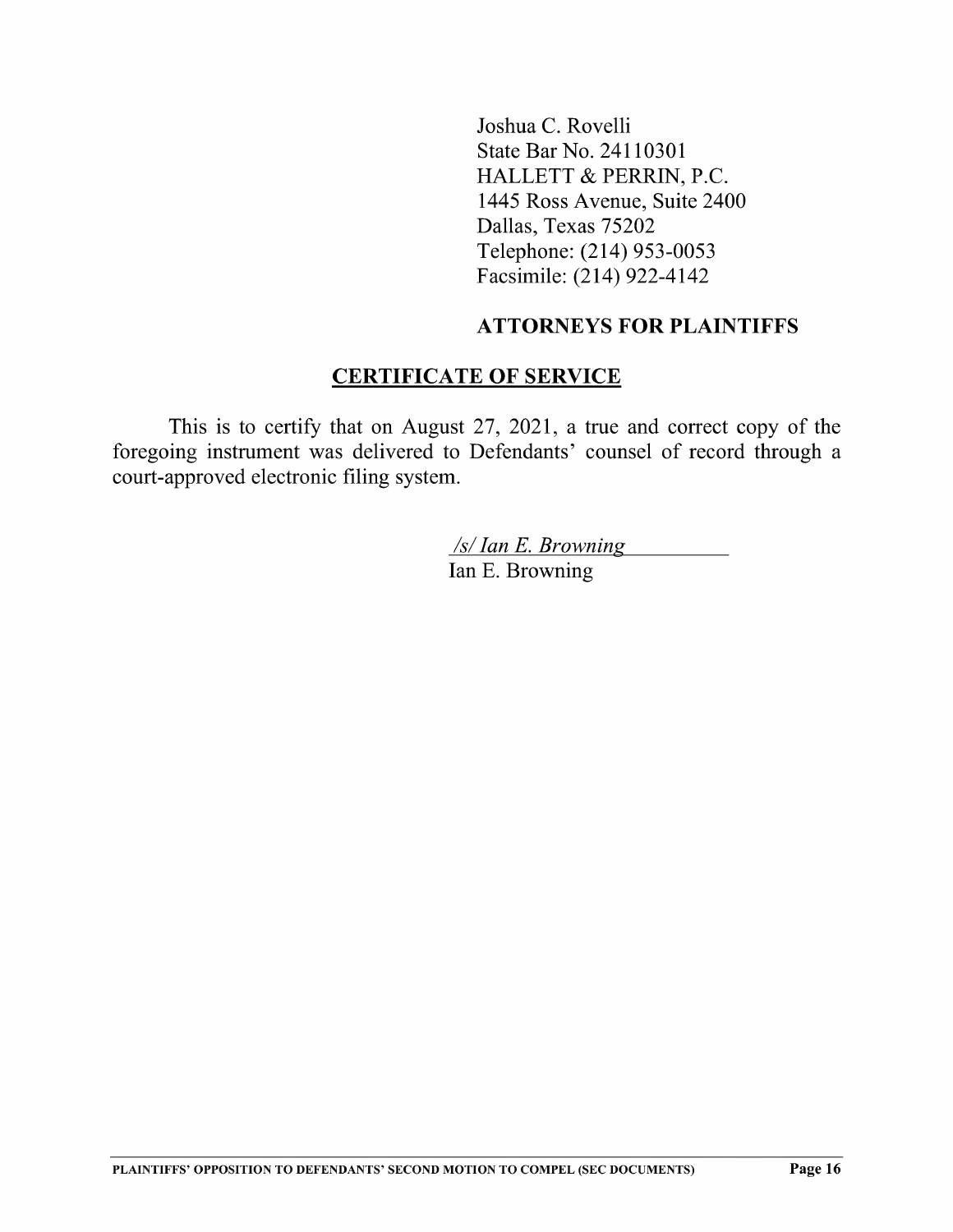Automated Certificate of eService<br>This automated certificate of service was created by the efiling system. The filer served this document via email generated by the efiling system. on the date and to the persons listed below. The rules governing certificates of service have not changed. Filers must still provide a certificate of service that complies with all applicable rules.

Gloria Beasley on behalf of Jonathan Sommer Bar No. <sup>24002974</sup> gbeasley@lubinolson.com Envelope ID: 56751537 Status as of 8/30/2021 8:48 AM CST

Associated Case Party: UNITED DEVELOPMENT FUNDING II, L.P, A DELAWARE LIMITED PARTNERSHIP

| <b>Name</b>          | <b>BarNumber</b> | Email                        | TimestampSubmitted   | <b>Status</b> |
|----------------------|------------------|------------------------------|----------------------|---------------|
| Leland C.de la Garza |                  | Idelagarza@hallettperrin.com | 8/27/2021 7:20:16 PM | <b>SENT</b>   |
| Stewart H. Thomas    |                  | sthomas@hallettperrin.com    | 8/27/2021 7:20:16 PM | <b>SENT</b>   |
| Elizabeth A.Fitch    |                  | efitch@hallettperrin.com     | 8/27/2021 7:20:16 PM | <b>SENT</b>   |
| Joshua C.Rovelli     |                  | jrovelli@hallettperrin.com   | 8/27/2021 7:20:16 PM | <b>SENT</b>   |
| Jesse Beck           |                  | jbeck@hallettperrin.com      | 8/27/2021 7:20:16 PM | <b>SENT</b>   |

Associated Case Party: J.KYLEBASS

| <b>Name</b>        | <b>BarNumber</b> | Email                       | TimestampSubmitted   | <b>Status</b> |
|--------------------|------------------|-----------------------------|----------------------|---------------|
| Jeffrey MTillotson |                  | jtillotson@tillotsonlaw.com | 8/27/2021 7:20:16 PM | <b>SENT</b>   |
| Jonathan RPatton   |                  | jpatton@tillotsonlaw.com    | 8/27/2021 7:20:16 PM | <b>SENT</b>   |
| Joseph Alrrobali   |                  | airrobali@tillotsonlaw.com  | 8/27/2021 7:20:16 PM | <b>SENT</b>   |
| Benjamin Nabors    |                  | bnabors@tillotsonlaw.com    | 8/27/2021 7:20:16 PM | <b>SENT</b>   |

#### Case Contacts

| Name                  |
|-----------------------|
| Joshua Bennett        |
| Karly Rodine          |
| Cole B.Ramey          |
| Raymond T.Fischer     |
| Shannon Vanvickle     |
| Edgar Leon Carter     |
| <b>Courtney Perez</b> |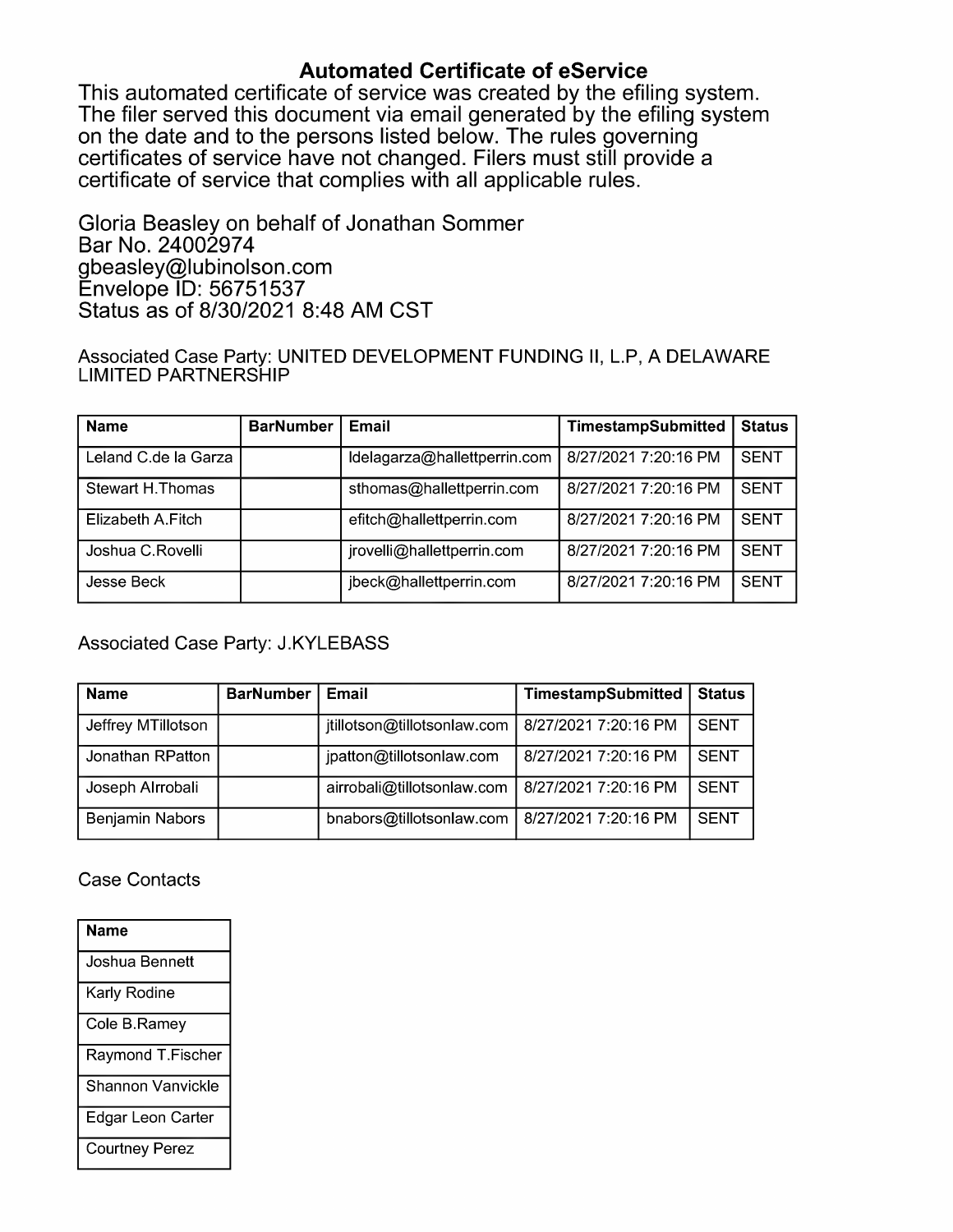**Automated Certificate of eService**<br>This automated certificate of service was created by the efiling system. The filer served this document via email generated by the efiling system. on the date and to the persons listed below. The rules governing certificates of service have not changed. Filers must still provide a certificate of service that complies with all applicable rules.

Gloria Beasley on behalf of Jonathan Sommer Bar No. <sup>24002974</sup> gbeasley@lubinolson.com Envelope ID: 56751537 Status as of 8/30/2021 8:48 AM CST

### Case Contacts

| Linda Richichi Stahl     | 798525 | Istahl@carterarnett.com            | 8/27/2021 7:20:16 PM | <b>SENT</b> |
|--------------------------|--------|------------------------------------|----------------------|-------------|
| Cathryn Hopkins          |        | chopkins@carterarnett.com          | 8/27/2021 7:20:16 PM | <b>SENT</b> |
| <b>Ellen Cirangle</b>    |        | ecirangle@lubinolson.com           | 8/27/2021 7:20:16 PM | <b>SENT</b> |
| Jonathan Sommer          |        | JSommer@lubinolson.com             | 8/27/2021 7:20:16 PM | <b>SENT</b> |
| Susie Wade               |        | swade@tillotsonlaw.com             | 8/27/2021 7:20:16 PM | <b>SENT</b> |
| Alan Wright              |        | alan.wright@kilpatricktownsend.com | 8/27/2021 7:20:16 PM | <b>SENT</b> |
| Mayra Martinez           |        | mmartinez@hallettperrin.com        | 8/27/2021 7:20:16 PM | <b>SENT</b> |
| Leslie Richardson        |        | Leslie.Richardson@dallascounty.org | 8/27/2021 7:20:16 PM | <b>SENT</b> |
| <b>Monica Litle</b>      |        | mlitle@carterarnett.com            | 8/27/2021 7:20:16 PM | <b>SENT</b> |
| Joanne Dixon             |        | jdixon@hallettperrin.com           | 8/27/2021 7:20:16 PM | <b>SENT</b> |
| lan Browning             |        | ibrowning@lubinolson.com           | 8/27/2021 7:20:16 PM | <b>SENT</b> |
| Mey Saephan              |        | msaephan@lubinolson.com            | 8/27/2021 7:20:16 PM | <b>SENT</b> |
| <b>Brooke Floyd</b>      |        | bfloyd@kilpatricktownsend.com      | 8/27/2021 7:20:16 PM | <b>SENT</b> |
| Kathleen Newsome         |        | knewsome@carterarnett.com          | 8/27/2021 7:20:16 PM | <b>SENT</b> |
| Dena KLambert            |        | dlambert@hallettperrin.com         | 8/27/2021 7:20:16 PM | <b>SENT</b> |
| Kira Lytle               |        | klytle@tillotsonlaw.com            | 8/27/2021 7:20:16 PM | <b>SENT</b> |
| Ruben Gandia             |        | rgandia@carterarnett.com           | 8/27/2021 7:20:16 PM | <b>SENT</b> |
| Jordan Haynie            |        | jhaynie@carterarnett.com           | 8/27/2021 7:20:16 PM | <b>SENT</b> |
| <b>Enrique Ramirez</b>   |        | eramirez@tillotsonlaw.com          | 8/27/2021 7:20:16 PM | <b>SENT</b> |
| Shan Li                  |        | sli@lubinolson.com                 | 8/27/2021 7:20:16 PM | <b>SENT</b> |
| <b>Brandon Pettigrew</b> |        | brandon.pettigrew@dallascounty.org | 8/27/2021 7:20:16 PM | <b>SENT</b> |

Associated Case Party: HAYMAN CAPITAL MANAGEMENT, L.P.

Name